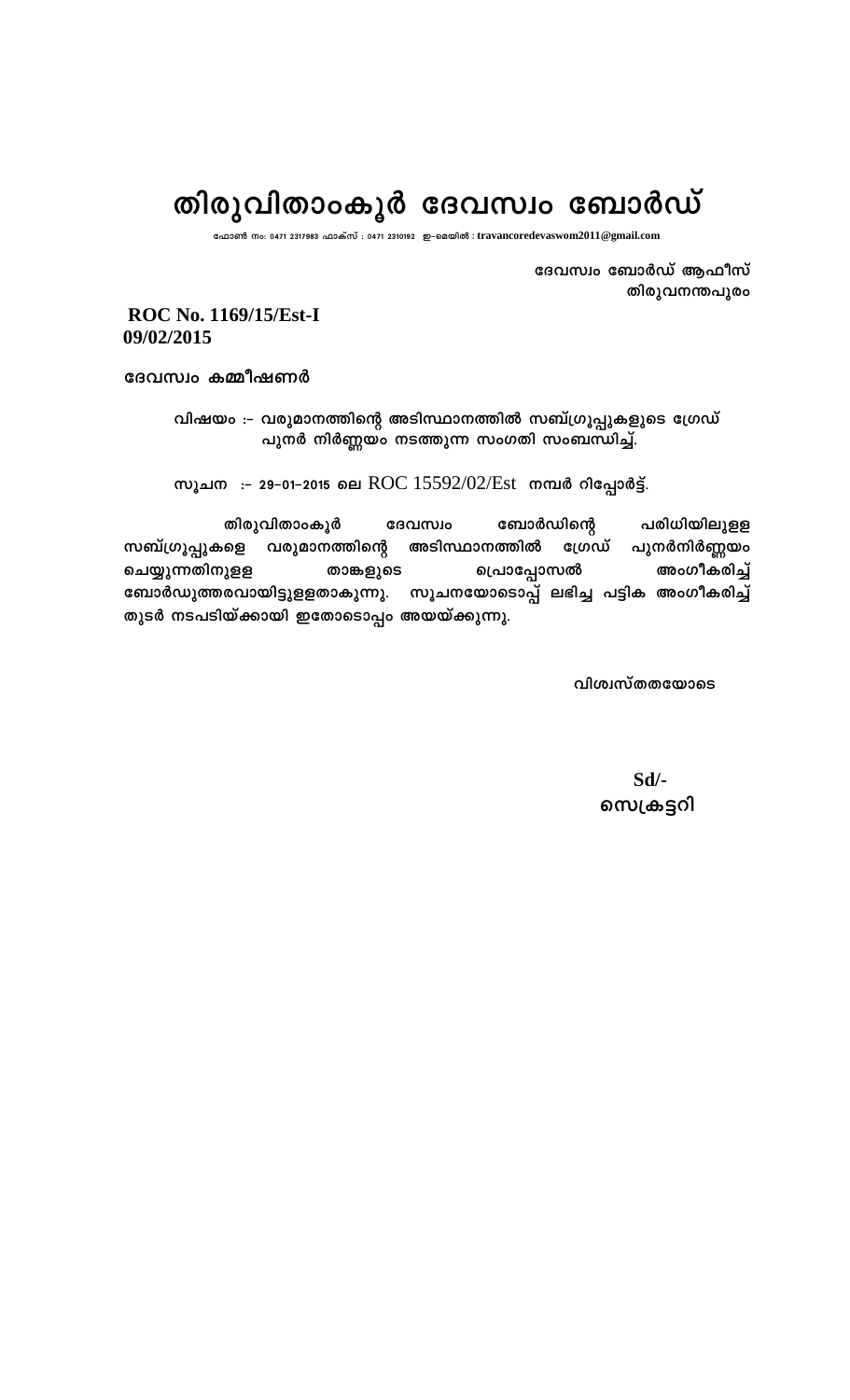## LIST OF REVISED GRADE OF SUB GROUPS

|                | <b>NEYYATTINKARA GROUP (17 Sub Groups)</b>      |                      |                      |                     |                                     |                |                        |                                              |                       |
|----------------|-------------------------------------------------|----------------------|----------------------|---------------------|-------------------------------------|----------------|------------------------|----------------------------------------------|-----------------------|
|                | Administrative Officer                          |                      | <b>Special Grade</b> | <b>Higher Grade</b> |                                     | $1st$ Grade    |                        | $\overline{\mathrm{II}}^{\mathrm{nd}}$ Grade |                       |
|                |                                                 |                      | Vellayani            |                     | Ottasekharamangalam                 |                | Thirunalloorsala       |                                              | Arayoor               |
|                |                                                 |                      | Neyyattinkara        | $\overline{2}$      | Venganur                            | $\overline{2}$ | Veeranakavu            | $\overline{2}$                               | Thirupuram            |
|                |                                                 |                      | Parasala             |                     |                                     | 3              | Chezhunganur           | 3                                            | Arangal               |
|                |                                                 |                      | Malayinkeezh         |                     |                                     | 4              | Bharadwajarisheeswaram | $\overline{4}$                               | Parasuvakkal          |
|                |                                                 |                      |                      |                     |                                     | 5              | Rameswaram             | 5                                            | Veerachakram          |
|                |                                                 |                      |                      |                     |                                     |                |                        | 6                                            | Pozhiyoor             |
|                | <b>THIRUVANANTHAPURAM GROUP (17 Sub Groups)</b> |                      |                      |                     |                                     |                |                        |                                              |                       |
|                | <b>Administrative Officer</b>                   | <b>Special Grade</b> |                      | <b>Higher Grade</b> |                                     | $1st$ Grade    |                        | $\overline{II}^{\text{nd}}$ Grade            |                       |
|                | Thiruvallom                                     | 5 <sup>5</sup>       | Kusacode             | 3                   | Chengalloor                         | 6              | Mithranandapuram       | $\overline{7}$                               | Puthanchantha         |
| 2              | Sreekanteswaram                                 | 6                    | Sreevaraham          | 4                   | Kovilvila                           | 7              | Manacaud               | 8                                            | Aryasala              |
|                |                                                 |                      |                      |                     | Sanghumughom                        | 8              | Punnapuram             | 9                                            | Thekketheruvu         |
|                |                                                 |                      |                      | 6                   | Chenthitta                          | 9              | Palkulangara           | 10                                           | Valiyasala            |
|                |                                                 |                      |                      |                     |                                     | 10             | Thaliyil               |                                              |                       |
|                |                                                 |                      |                      |                     | <b>ULLOOR GROUP (16 Sub Groups)</b> |                |                        |                                              |                       |
|                | <b>Administrative Officer</b>                   |                      | <b>Special Grade</b> |                     | <b>Higher Grade</b>                 |                | $1st$ Grade            |                                              | $IInd$ Grade          |
| 3              | <b>OTC</b> Hanuman                              |                      | Pazhavadi            |                     | Gowreesapattom                      | 11             | Thonnal                | 11                                           | Valiyaudayadichapuram |
| $\overline{4}$ | Peroor                                          |                      | Sasthamangalam       | 8                   | Kazhakkootam                        |                | Aniyoor                |                                              |                       |
|                |                                                 |                      | Pirappancode         | 9                   | Thirichuttoor                       | 13             | Rajarajeswari          |                                              |                       |
|                |                                                 |                      |                      | 10                  | <b>Ulloor</b>                       | 14             | Aruvikkara             |                                              |                       |
|                |                                                 |                      |                      |                     |                                     | 15             | Thrippapur             |                                              |                       |
|                |                                                 |                      |                      |                     |                                     | 16             | Kadinamkulam           |                                              |                       |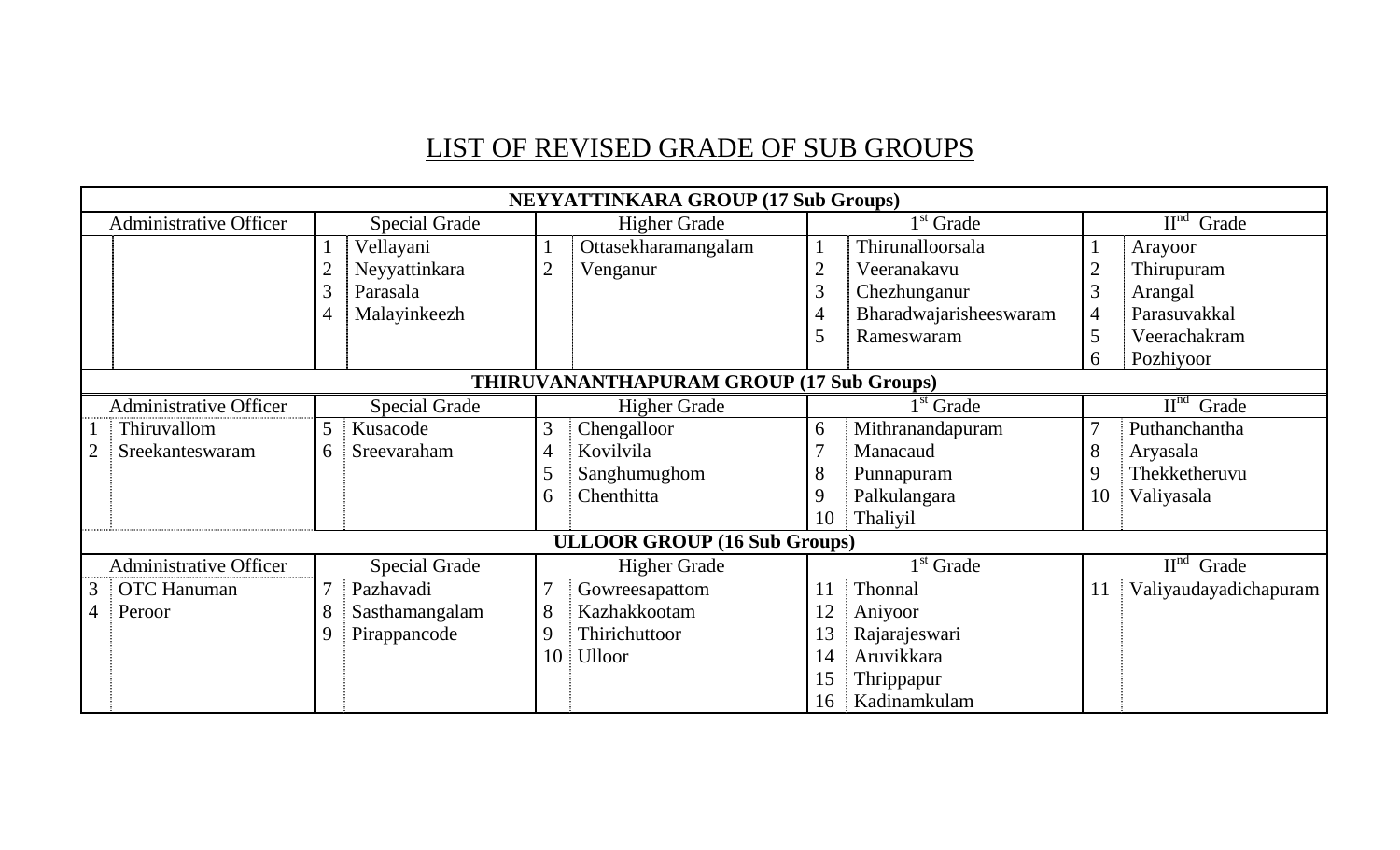…2

|                                     | $\overline{2}$                       |                          |                               |                                    |  |  |  |
|-------------------------------------|--------------------------------------|--------------------------|-------------------------------|------------------------------------|--|--|--|
|                                     | <b>VARKALA GROUP (14 Sub Groups)</b> |                          |                               |                                    |  |  |  |
| <b>Administrative Officer</b>       | <b>Special Grade</b>                 | <b>Higher Grade</b>      | $1st$ Grade                   | $\overline{II}^{\text{nd}}$ Grade  |  |  |  |
| 5<br>Varkala                        |                                      | Navaikulam<br>11         | Keleswaram<br>17              | Ayiroor<br>12                      |  |  |  |
| Sarkara<br>6                        |                                      |                          | 18<br>Kavalayoor              | 13<br>Kappil                       |  |  |  |
|                                     |                                      |                          | 19<br>Kuttoor                 | Kozhimada<br>14                    |  |  |  |
|                                     |                                      |                          |                               | Perumthura<br>15                   |  |  |  |
|                                     |                                      |                          |                               | Keezhattingal<br>16                |  |  |  |
|                                     |                                      |                          |                               | Vilakkad<br>17                     |  |  |  |
|                                     |                                      |                          |                               | 18<br>Thiruvarattukavu             |  |  |  |
|                                     |                                      |                          |                               | Pozhikkara<br>19                   |  |  |  |
| <b>KOLLAM GROUP (20 Sub Groups)</b> |                                      |                          |                               |                                    |  |  |  |
| <b>Administrative Officer</b>       | <b>Special Grade</b>                 | <b>Higher Grade</b>      | $1st$ Grade                   | $\mathbf{H}^{\text{nd}}$<br>Grade  |  |  |  |
| Thrikkadavur                        | Mukhathala<br>10 <sup>1</sup>        | Kilikolloor<br>12        | 20<br>Rameswaram              | Chittadeeswaram<br>20              |  |  |  |
| 8<br>Thirumullavaram                | Asramom<br>11                        | 13<br>Kanjiracode        | 21<br>Manalil                 | 21<br>Lekshminada                  |  |  |  |
|                                     | 12<br>Kottankulangara                | Anandavalleeswaram<br>14 | Kolloorvila Bharanikavu<br>22 | 22<br>Parimanam                    |  |  |  |
|                                     |                                      | 15<br>Sakthikulangara    | 23<br>Umayanalloor            | 23<br>Marthandapuram               |  |  |  |
|                                     |                                      | Panackalthody<br>16      | Uparikunnam<br>24             |                                    |  |  |  |
|                                     |                                      |                          | Chavara<br>25                 |                                    |  |  |  |
|                                     | KOTTARAKKARA GROUP (16 Sub Groups)   |                          |                               |                                    |  |  |  |
| <b>Administrative Officer</b>       | <b>Special Grade</b>                 | <b>Higher Grade</b>      | $1st$ Grade                   | $\mathbf{II}^{\text{nd}}$<br>Grade |  |  |  |
| Kulasekharanalloor<br>9             | 13<br>Pattazhi                       | Vettikavala<br>17        | Arukalickal<br>26             | 24<br>Thevalapuram                 |  |  |  |
|                                     | Kottarakkara<br>14                   | Adoor<br>18              | 27<br>Chadayamangalam         | 25<br>Vendar                       |  |  |  |
|                                     | 15<br>Polikkode                      | Mannadi<br>19            | 28<br>Poredom                 |                                    |  |  |  |
|                                     |                                      | 20<br>Pullamala          | 29<br>Thathamangalam          |                                    |  |  |  |
|                                     |                                      |                          | Melila<br>30                  |                                    |  |  |  |
|                                     |                                      |                          | 31<br>Velinalloor             |                                    |  |  |  |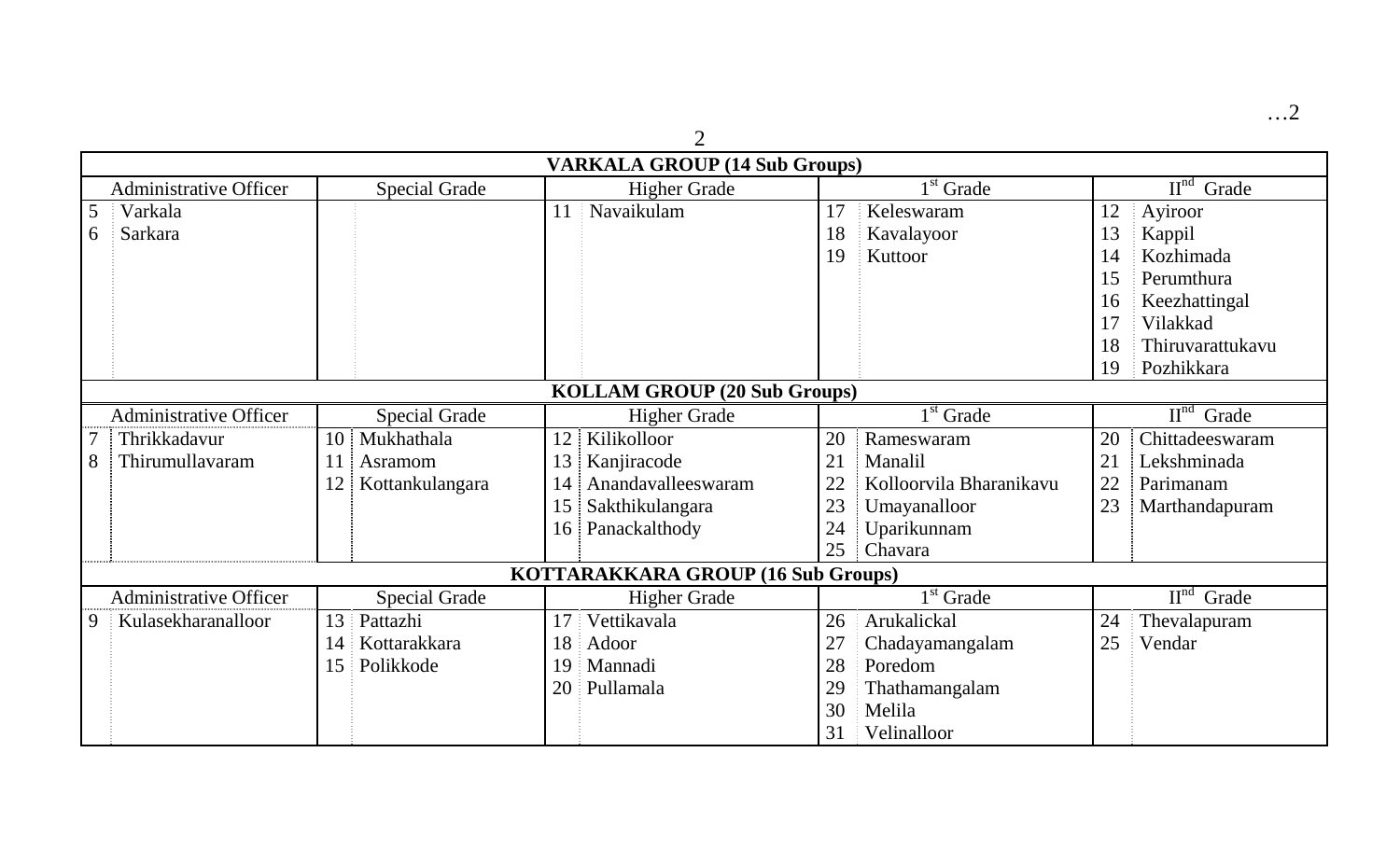3

|                               | <b>PUNALUR GROUP (14 Sub Groups)</b> |                      |    |                                            |    |                        |    |                                    |
|-------------------------------|--------------------------------------|----------------------|----|--------------------------------------------|----|------------------------|----|------------------------------------|
| <b>Administrative Officer</b> |                                      | <b>Special Grade</b> |    | <b>Higher Grade</b>                        |    | $1st$ Grade            |    | $\mathbf{II}^{\text{nd}}$<br>Grade |
|                               | 16                                   | Kulathoopuzha        | 21 | Aryankavu                                  | 32 | Ashtamangalam          | 26 | Kummil                             |
|                               |                                      | Kadakkal             | 22 | Kamukumcherry                              | 33 | Thrikkodeswaram        |    |                                    |
|                               | 18                                   | Eroor                | 23 | Puthiyedom                                 | 34 | Anchal                 |    |                                    |
|                               | 19                                   | Atchencoil           | 24 | Vaikundapuram                              | 35 | Kavala                 |    |                                    |
|                               |                                      |                      | 25 | Bharanikavu                                |    |                        |    |                                    |
|                               |                                      |                      |    | <b>KARUNAGAPALLY GROUP (16 Sub Groups)</b> |    |                        |    |                                    |
| <b>Administrative Officer</b> |                                      | <b>Special Grade</b> |    | <b>Higher Grade</b>                        |    | $1st$ Grade            |    | $IInd$ Grade                       |
|                               | 20                                   | Ochira               | 26 | Panmana                                    | 36 | Chakkuvally            | 27 | Krishnapuram                       |
|                               | $2^{\circ}$                          | Padanayarkulangara   | 27 | Pallickal                                  | 37 | Kamankulangara         |    |                                    |
|                               | 22                                   | Kumaramchira         | 28 | Pavumba                                    | 38 | Vettikkad              |    |                                    |
|                               | 23                                   | Sasthamcotta         |    |                                            | 39 | Thevalakkara           |    |                                    |
|                               | 24                                   | Kulasekharapuram     |    |                                            | 40 | Nediyanikkal           |    |                                    |
|                               | 25                                   | Kannanakuzhy         |    |                                            | 41 | Adinad Sakthikulangara |    |                                    |
|                               |                                      |                      |    | <b>MAVELIKKARA GROUP (12 Sub Groups)</b>   |    |                        |    |                                    |
| <b>Administrative Officer</b> |                                      | <b>Special Grade</b> |    | <b>Higher Grade</b>                        |    | $1st$ Grade            |    | $IInd$ Grade                       |
| Chettikulangara<br>10         | 26                                   | Mavelikkara          | 29 | Puthiyedom                                 | 42 | Eruva                  | 28 | Thripperunthura                    |
|                               | 27                                   | Kandiyoor            |    |                                            | 43 | Koipallykaranma        | 29 | Kattuvally                         |
|                               |                                      |                      |    |                                            | 44 | Thattarambalam         | 30 | Kannamangalam                      |
|                               |                                      |                      |    |                                            | 45 | Thiruavikunnam         |    |                                    |
|                               |                                      |                      |    |                                            | 46 | Cherukole              |    |                                    |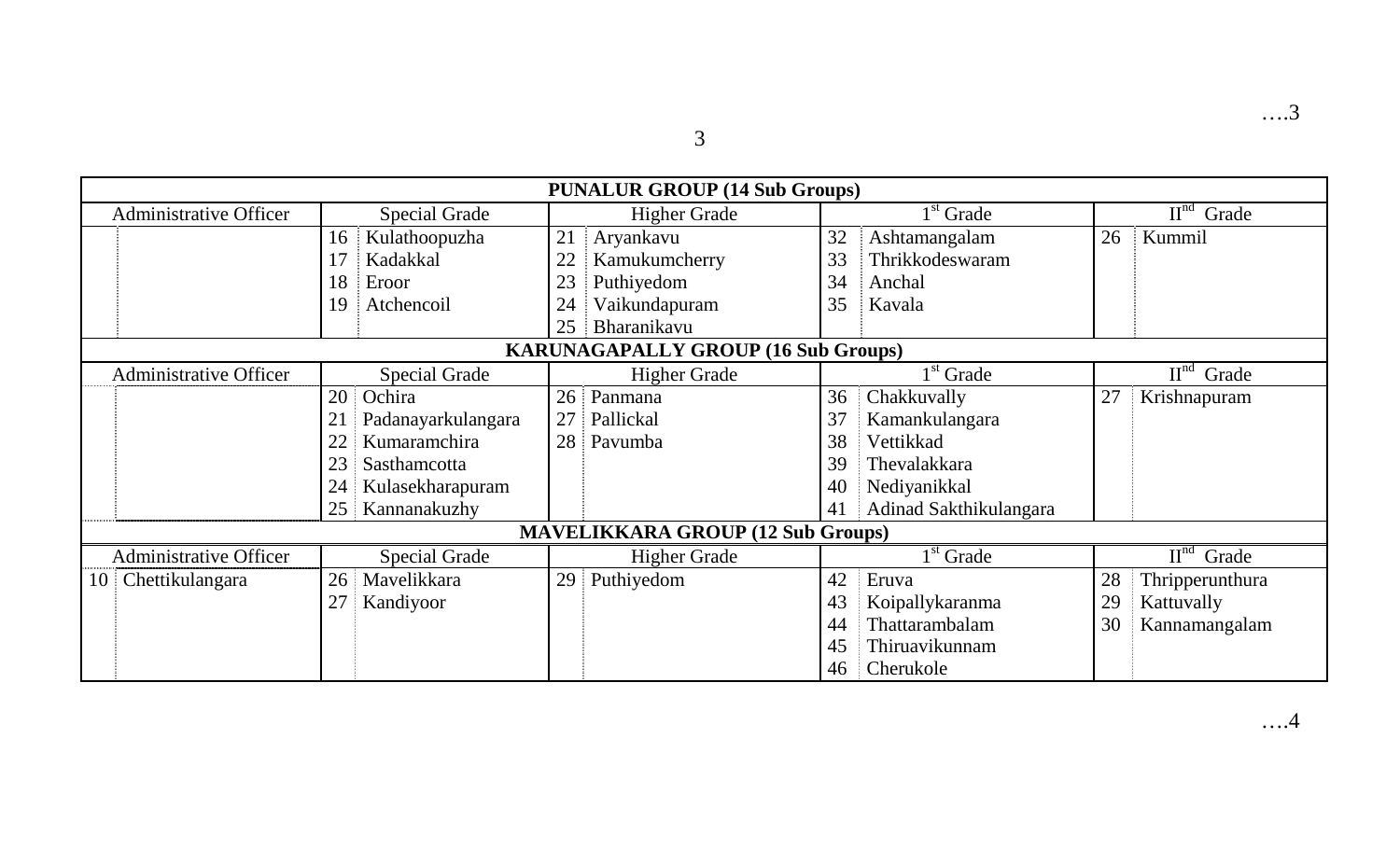| $\overline{\mathcal{A}}$      |                                         |                                          |                           |                                              |  |  |  |  |
|-------------------------------|-----------------------------------------|------------------------------------------|---------------------------|----------------------------------------------|--|--|--|--|
|                               |                                         | <b>HARIPPAD GROUP (12 Sub Groups)</b>    |                           |                                              |  |  |  |  |
| <b>Administrative Officer</b> | <b>Special Grade</b>                    | <b>Higher Grade</b>                      | $1st$ Grade               | $IInd$ Grade                                 |  |  |  |  |
| Harippad<br>11                | 28<br>Evoor                             | 30<br>Valiyakulangara                    | 47<br>Pathiyoor           | 31<br>Manimangalam                           |  |  |  |  |
|                               | 29<br>Nangiarkulangara                  | 31<br>Ramapuram                          | 48<br>Karuvattakulangara  | 32<br>Vettikulangara                         |  |  |  |  |
|                               |                                         | 32<br>Pathiramkulangara                  |                           |                                              |  |  |  |  |
|                               |                                         | 33<br>Pandavarkavu                       |                           |                                              |  |  |  |  |
|                               |                                         | 34<br>Thrippakudom                       |                           |                                              |  |  |  |  |
|                               |                                         | <b>AMBALAPUZHA GROUP (14 Sub Groups)</b> |                           |                                              |  |  |  |  |
| <b>Administrative Officer</b> | <b>Special Grade</b>                    | <b>Higher Grade</b>                      | $1st$ Grade               | $IInd$ Grade                                 |  |  |  |  |
| Ambalapuzha<br>12             | 30<br>Cherthala                         | Chali Narayanapuram<br>35                | 49<br>Ayyankoickal        | 33<br>Cheriyakalavoor                        |  |  |  |  |
|                               | 31<br>Mullackal                         | 36<br>Erattakulangara                    | 50<br>Changankary         | 34<br>Kamapuram                              |  |  |  |  |
|                               |                                         | 37<br>Kalarcode                          | 51<br>Kottankulangara     | 35<br>Koottumel                              |  |  |  |  |
|                               |                                         | 38<br>Valiyakalavoor                     | 52<br>Thakazhy            |                                              |  |  |  |  |
|                               | <b>THIRUVALLA GROUP (10 Sub Groups)</b> |                                          |                           |                                              |  |  |  |  |
| <b>Administrative Officer</b> | <b>Special Grade</b>                    | <b>Higher Grade</b>                      | $1st$ Grade               | $\overline{\mathrm{II}}^{\mathrm{nd}}$ Grade |  |  |  |  |
|                               | 32<br>Kaviyoor                          |                                          | 53<br>Kunnamthanam        | 36<br>Thrikkannapuram                        |  |  |  |  |
|                               | 33<br>Thiruvalla                        |                                          | 54<br>Kuratty             | 37<br>Niranathusala                          |  |  |  |  |
|                               |                                         |                                          | 55<br>Thelliyoor          | 38<br>Anirudheswaram                         |  |  |  |  |
|                               |                                         |                                          | Thiruvanvandoor<br>56     | 39<br>Karunattukavu                          |  |  |  |  |
|                               | <b>ARANMULA GROUP (16 Sub Groups)</b>   |                                          |                           |                                              |  |  |  |  |
| <b>Administrative Officer</b> | <b>Special Grade</b>                    | <b>Higher Grade</b>                      | $1st$ Grade               | $\overline{II}^{\text{nd}}$ Grade            |  |  |  |  |
| Malayalapuzha<br>13           |                                         | 39<br>Omalloor                           | 57<br>Muringamangalam     | Punnamthottam<br>40                          |  |  |  |  |
| Aranmula<br>14                |                                         | 40<br>Thrippara                          | 58<br>Pathanamthitta      | Ranni Ramapuram<br>41                        |  |  |  |  |
| Chengannur<br>15              |                                         | Cheriyanadu<br>41                        | 59<br>Ayiroor Puthiyakavu | Poozhikunnu<br>42                            |  |  |  |  |
| Valiyakoickal<br>16           |                                         | Puliyoor<br>42                           | Ranni Perunad<br>60       |                                              |  |  |  |  |
|                               |                                         |                                          | Elavumthitta<br>61        |                                              |  |  |  |  |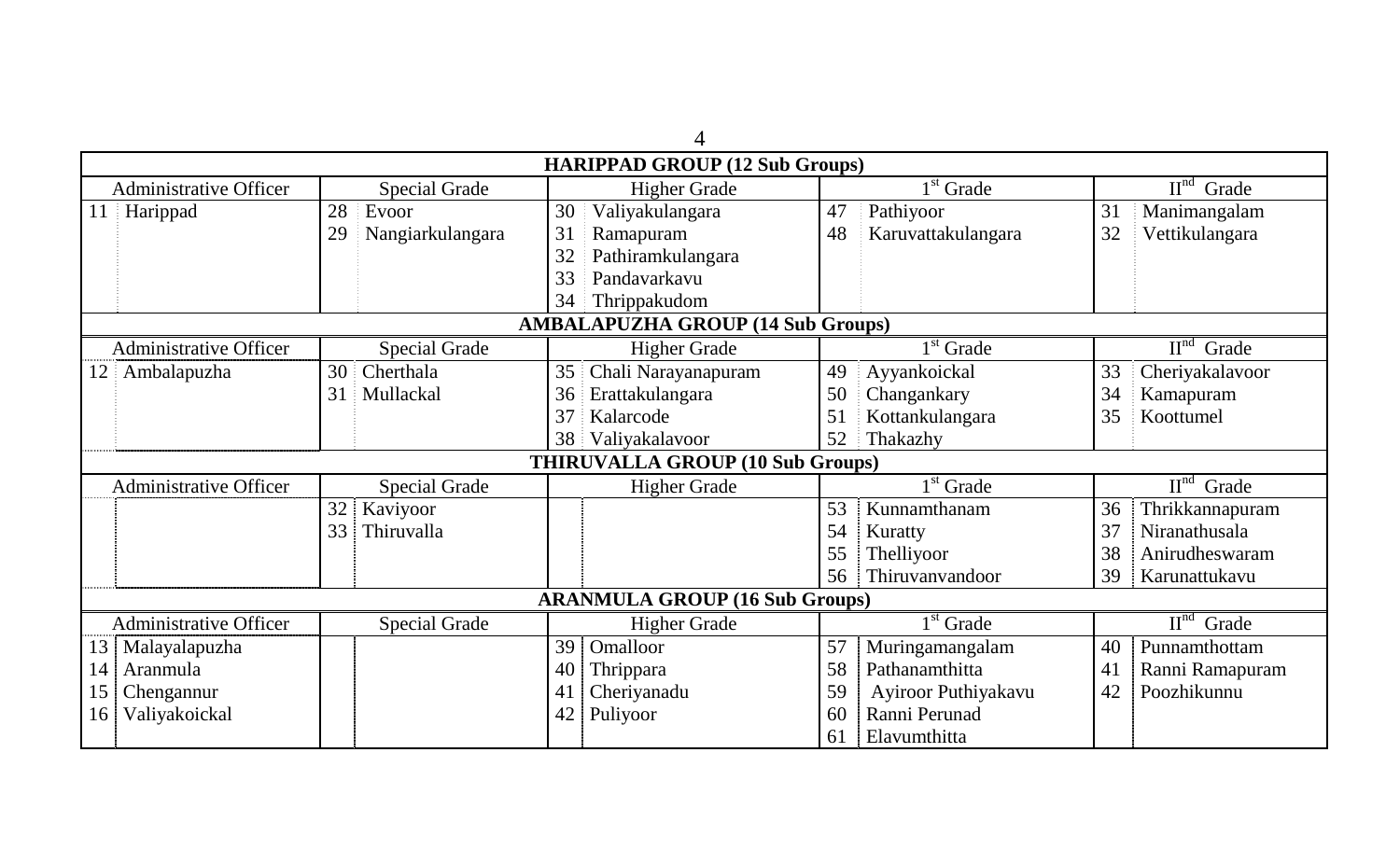| ×<br>05 |  |
|---------|--|
|         |  |
|         |  |

|                               |                      | <b>SABARIMALA GROUP (3 Sub Groups)</b>     |                      |                                    |
|-------------------------------|----------------------|--------------------------------------------|----------------------|------------------------------------|
| <b>Administrative Officer</b> | <b>Special Grade</b> | <b>Higher Grade</b>                        | $1st$ Grade          | $\mathbf{II}^{\text{nd}}$<br>Grade |
| Sabarimala<br>17              |                      |                                            |                      |                                    |
| 18<br>Pamba                   |                      |                                            |                      |                                    |
| Nilackal<br>19                |                      |                                            |                      |                                    |
|                               |                      | <b>MUNDAKKAYAM GROUP (8 Sub Groups)</b>    |                      |                                    |
| <b>Administrative Officer</b> | <b>Special Grade</b> | <b>Higher Grade</b>                        | $1st$ Grade          | $\mathbf{II}^{\text{nd}}$<br>Grade |
| 20<br>Erumeli                 | Chirakkadavu<br>34   |                                            | Thidanadu<br>62      | 43<br>Peerumedu                    |
| 21<br>Valliyankavu            | 35<br>Kodungoor      |                                            | 63<br>Mundakkayam    |                                    |
|                               | Cheruvally<br>36     |                                            |                      |                                    |
|                               |                      | <b>CHANGANASSERY GROUP (12 Sub Groups)</b> |                      |                                    |
| <b>Administrative Officer</b> | <b>Special Grade</b> | <b>Higher Grade</b>                        | $1st$ Grade          | $\mathbf{II}^{\text{nd}}$<br>Grade |
|                               |                      | 43<br>Mancombu                             | Vaipur<br>64         | Sachivothamapuram<br>44            |
|                               |                      | Vazhappally<br>44                          | Thenganal<br>65      | Changanasserykavu<br>45            |
|                               |                      | Thrikkodithanam<br>45                      | Palliyarakkavu<br>66 | Manikantapuram<br>46               |
|                               |                      |                                            |                      | Ramankari<br>47                    |
|                               |                      |                                            |                      | 48<br>Vezhapra                     |
|                               |                      |                                            |                      | 49<br>Kodupunnakavu                |
|                               |                      | <b>KOTTAYAM GROUP (11 Sub Groups)</b>      |                      |                                    |
| <b>Administrative Officer</b> | <b>Special Grade</b> | <b>Higher Grade</b>                        | $1st$ Grade          | $\mathbf{II}^{\text{nd}}$<br>Grade |
| Thirunakkara<br>22            |                      | Pakkil<br>46                               | 67<br>Ayimanam       | Parippu<br>50                      |
|                               |                      | 47<br>Thiruvarppu                          | 68<br>Vadavathoor    | 51<br>Mariyappally                 |
|                               |                      |                                            | 69<br>Parappadom     | 52<br>Kumarakom                    |
|                               |                      |                                            |                      | 53<br>Kiliroor                     |
|                               |                      |                                            |                      | 54<br>Chengalam                    |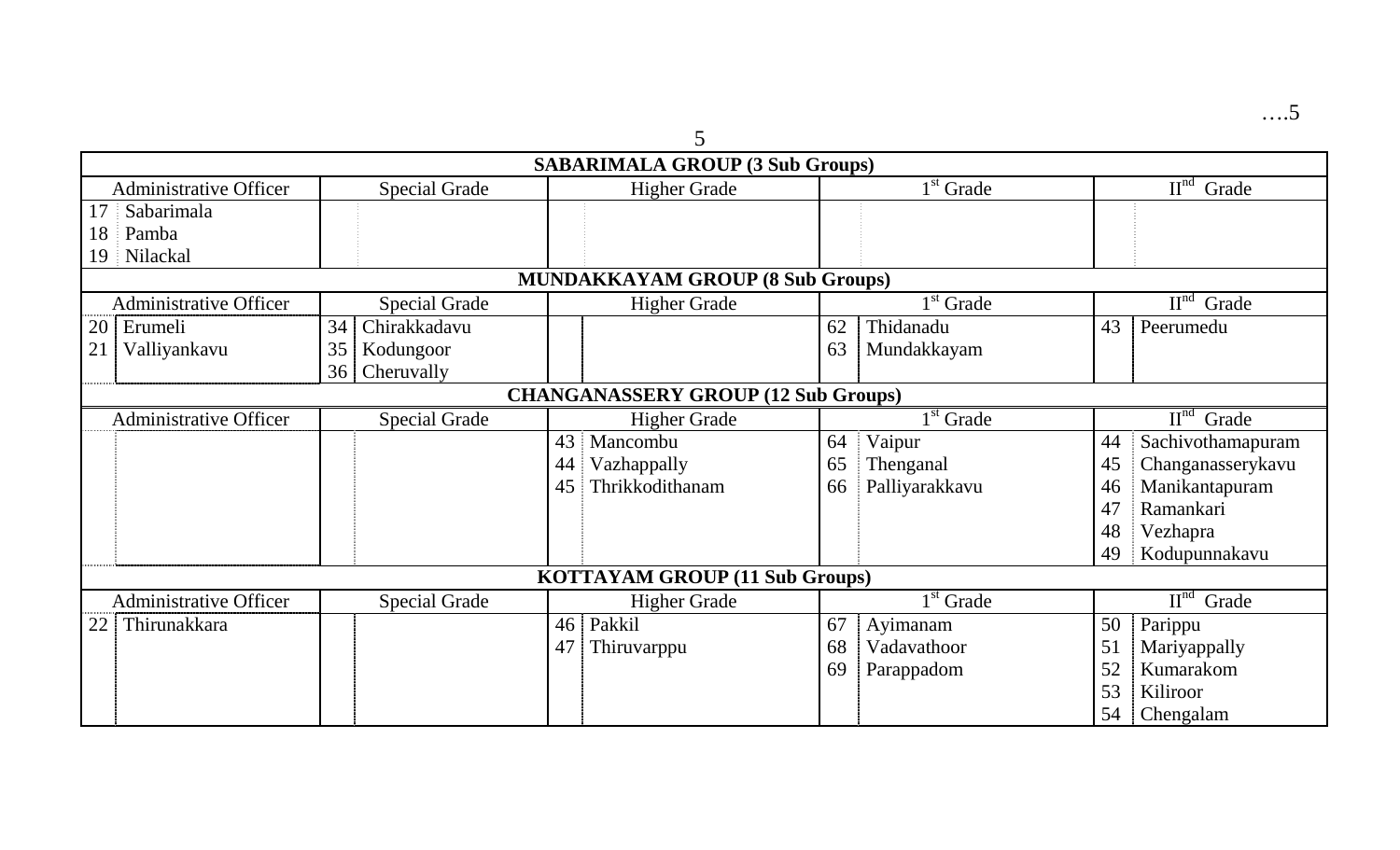| v                             |                                          |                      |    |                                         |    |                     |    |                                              |  |
|-------------------------------|------------------------------------------|----------------------|----|-----------------------------------------|----|---------------------|----|----------------------------------------------|--|
|                               |                                          |                      |    | <b>ETTUMANOOR GROUP (12 Sub Groups)</b> |    |                     |    |                                              |  |
| <b>Administrative Officer</b> |                                          | <b>Special Grade</b> |    | <b>Higher Grade</b>                     |    | $1st$ Grade         |    | $\overline{\mathrm{II}}^{\mathrm{nd}}$ Grade |  |
| 23<br>Ettumanur               | 37                                       | Kaduthuruthy         | 48 | Lalam                                   | 70 | Arpookkara          | 55 | Edayattukavu                                 |  |
|                               |                                          |                      | 49 | Kaipuzha                                | 71 | Kalikkavu           | 56 | Vasudevapuram                                |  |
|                               |                                          |                      |    |                                         |    |                     | 57 | Eraveeswaram                                 |  |
|                               |                                          |                      |    |                                         |    |                     | 58 | Ramapuram                                    |  |
|                               |                                          |                      |    |                                         |    |                     | 59 | Mannar                                       |  |
|                               |                                          |                      |    |                                         |    |                     | 60 | Sasthmcotta                                  |  |
|                               |                                          |                      |    | <b>VAIKOM GROUP (15 Sub Groups)</b>     |    |                     |    |                                              |  |
| <b>Administrative Officer</b> |                                          | <b>Special Grade</b> |    | <b>Higher Grade</b>                     |    | $1st$ Grade         |    | $\overline{II}^{\text{nd}}$ Grade            |  |
| Vaikom<br>24                  | 38                                       | Thirumoozhikulam     | 50 | Thrippakudom                            | 72 | Thrichattukulam     | 61 | Pattanakkadu                                 |  |
| Thuravoor<br>25               |                                          |                      | 51 | Udayanapuram                            | 73 | Keezhoor            | 62 | Keraladithyapuram                            |  |
|                               |                                          |                      |    |                                         | 74 | Brahmamangalam      | 63 | Thirupuram                                   |  |
|                               |                                          |                      |    |                                         | 75 | Aroor               |    |                                              |  |
|                               |                                          |                      |    |                                         | 76 | Elankavu            |    |                                              |  |
|                               |                                          |                      |    |                                         | 77 | Udayamperoor        |    |                                              |  |
|                               |                                          |                      |    |                                         | 78 | T.V.Puram           |    |                                              |  |
|                               | <b>NORTH PARUR GROUP (17 Sub Groups)</b> |                      |    |                                         |    |                     |    |                                              |  |
| <b>Administrative Officer</b> |                                          | <b>Special Grade</b> |    | <b>Higher Grade</b>                     |    | $1st$ Grade         |    | $\mathbf{II}^{\text{nd}}$<br>Grade           |  |
| 26<br>Aluva                   | 39                                       | Peruvaram            | 52 | Kannankulangara                         | 79 | Kizhakkambalam      | 64 | Pakarapally                                  |  |
|                               | 40                                       | Thrikkakara          |    |                                         | 80 | Puthoorpally        | 65 | Thonniyakavu                                 |  |
|                               | 41                                       | Mookambi             |    |                                         | 81 | Aluva Krishna Swamy | 66 | Neeleswaram                                  |  |
|                               | 42                                       | Thirumoozhikulam     |    |                                         | 82 | Thiruvalloor        | 67 | Naranam                                      |  |
|                               |                                          |                      |    |                                         | 83 | Mannam              | 68 | Peruvanam                                    |  |
|                               |                                          |                      |    |                                         | 84 | Kothakulangara      |    |                                              |  |

6